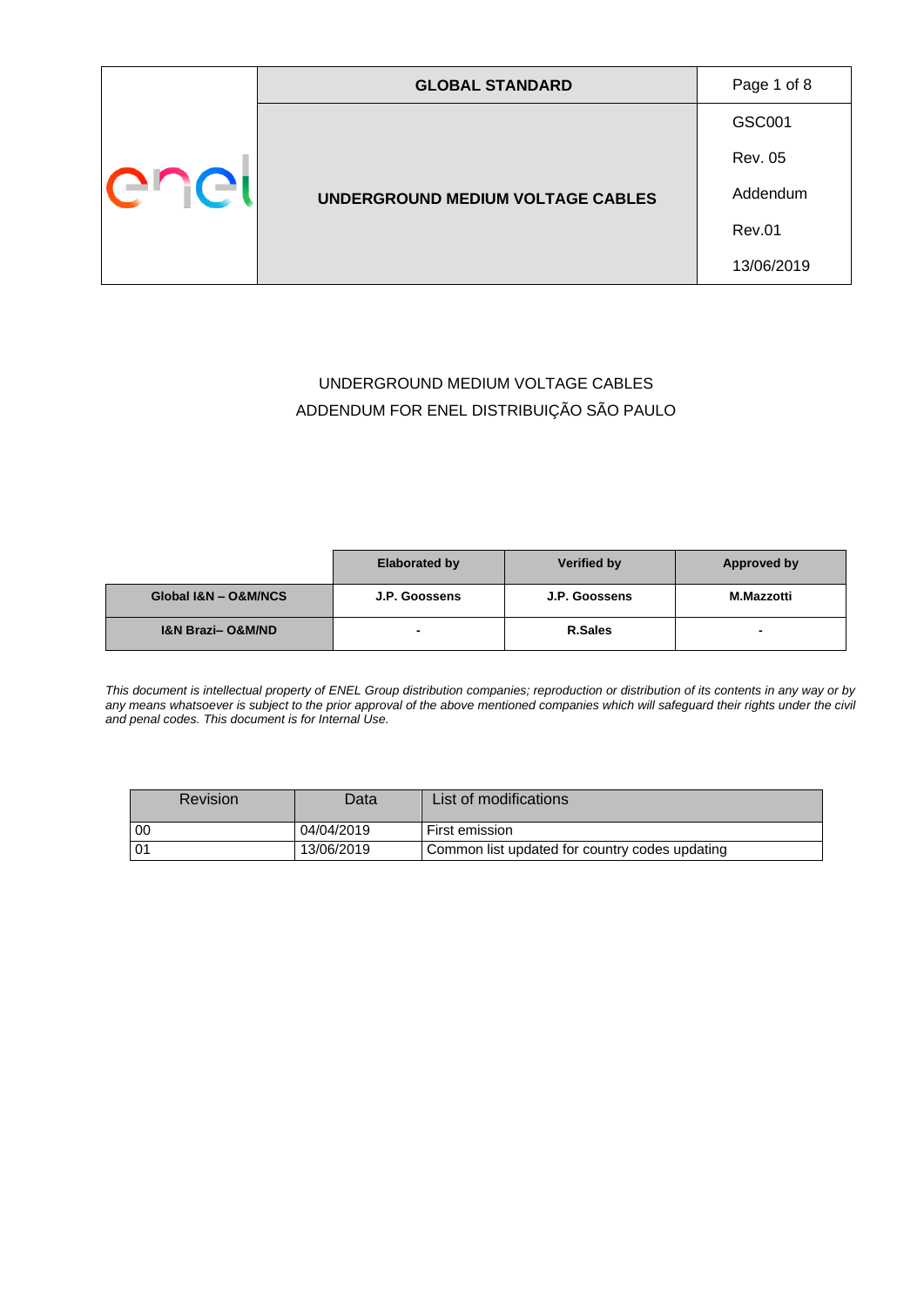|        | <b>GLOBAL STANDARD</b>            | Page 2 of 8    |
|--------|-----------------------------------|----------------|
| er ici |                                   | GSC001         |
|        | UNDERGROUND MEDIUM VOLTAGE CABLES | <b>Rev. 05</b> |
|        |                                   | Addendum       |
|        |                                   | <b>Rev.01</b>  |
|        |                                   | 13/06/2019     |

### **INDEX**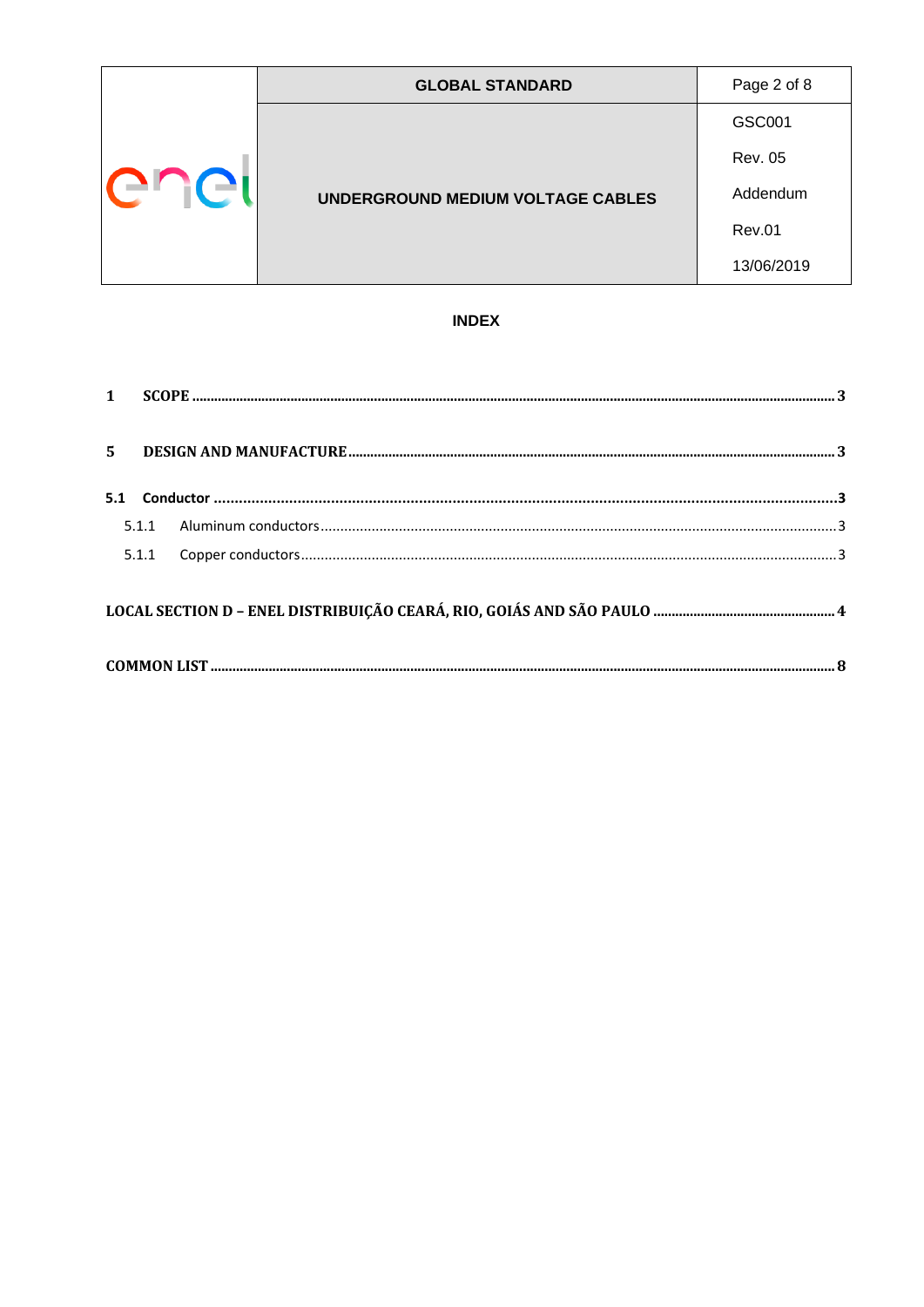|      | <b>GLOBAL STANDARD</b>                   | Page 3 of 8    |
|------|------------------------------------------|----------------|
| ener |                                          | GSC001         |
|      | <b>UNDERGROUND MEDIUM VOLTAGE CABLES</b> | <b>Rev. 05</b> |
|      |                                          | Addendum       |
|      |                                          | <b>Rev.01</b>  |
|      |                                          | 13/06/2019     |

#### <span id="page-2-0"></span>**1 SCOPE**

This addendum of the Global Standard GSC001 rev. 5 specifies the requirements applicable to Enel Distribuição São Paulo (Brazil). They are specified in this document with reference to the same paragraph number of GSC001 rev. 5.

### <span id="page-2-2"></span><span id="page-2-1"></span>**5 DESIGN AND MANUFACTURE**

#### **5.1 Conductor**

#### <span id="page-2-3"></span>**5.1.1 Aluminum conductors**

The aluminum conductors shall be stranded compacted circular class 2, complying all the features specified herein and in standard IEC 60228. Conductor material shall be AAC-1350, i.e. 99,5% aluminum content. In Table 2 aluminum conductors for cables specified in this document are depicted.

| <b>Nominal</b><br><b>Cross-</b> | <b>Minimum</b>     | <b>Diameter of conductors</b><br>[mm] |                | <b>Maximum</b><br>resistance of                 |
|---------------------------------|--------------------|---------------------------------------|----------------|-------------------------------------------------|
| section<br>[ $mm2$ ]            | number of<br>wires | <b>Minimum</b>                        | <b>Maximum</b> | conductor at<br>$20^{\circ}$ C<br>$[\Omega/km]$ |
| 35                              | 6                  | 6,6                                   | 7,5            | 0,868                                           |
| 95                              | 15                 | 11,0                                  | 12,0           | 0,320                                           |
| 240                             | 30                 | 17,6                                  | 19,2           | 0,125                                           |
| 400                             | 53                 | 22,3                                  | 24,6           | 0,0778                                          |

**Table 1 Stranded compacted aluminum conductor characteristics**

### <span id="page-2-4"></span>**5.1.1 Copper conductors**

The copper conductors shall be stranded compacted circular class 2, complying all the features specified herein and in standard IEC 60228. Copper purity shall not be less than 99,9%

| <b>Nominal</b><br><b>Cross-</b>   | <b>Minimum</b>     |                | Diameter of conductors<br>[mm] | <b>Maximum</b><br>resistance of                 |
|-----------------------------------|--------------------|----------------|--------------------------------|-------------------------------------------------|
| section<br>$\text{[mm}^2\text{]}$ | number of<br>wires | <b>Minimum</b> | <b>Maximum</b>                 | conductor at<br>$20^{\circ}$ C<br>$[\Omega/km]$ |
| 240                               | 34                 | 17,6           | 19,2                           | 0,0754                                          |
| 500                               | 53                 | 25,3           | 27,6                           | 0,0366                                          |

**Table 2 Stranded compacted copper conductor characteristics**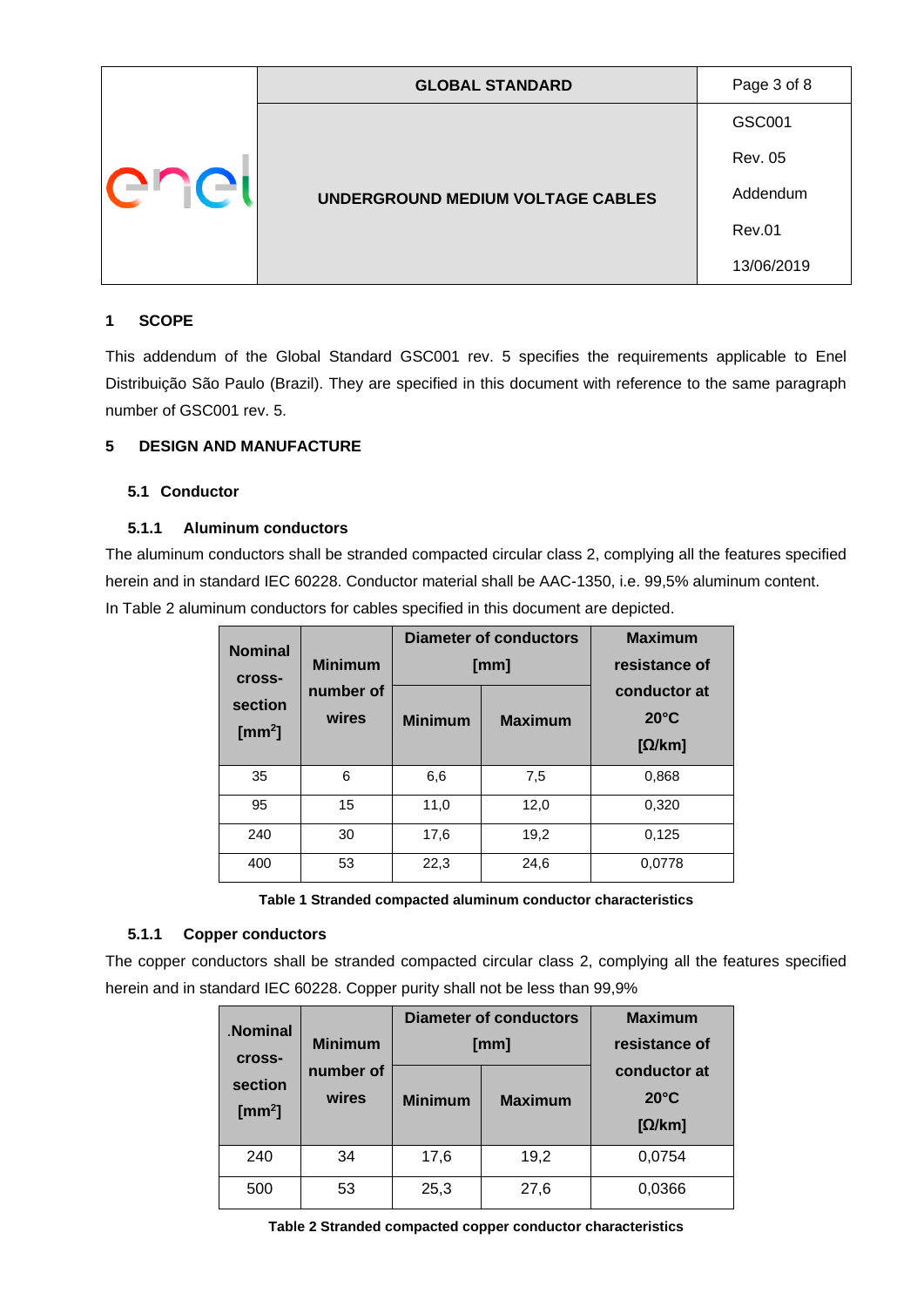| <b>ELIGI</b> | <b>GLOBAL STANDARD</b>            | Page 4 of 8    |
|--------------|-----------------------------------|----------------|
|              |                                   | GSC001         |
|              | UNDERGROUND MEDIUM VOLTAGE CABLES | <b>Rev. 05</b> |
|              |                                   | Addendum       |
|              |                                   | <b>Rev.01</b>  |
|              |                                   | 13/06/2019     |

<span id="page-3-0"></span>

| $N^{\circ}$ | <b>TITLE</b>         | <b>DESCRIPTION</b>                                                                           |  |  |
|-------------|----------------------|----------------------------------------------------------------------------------------------|--|--|
|             |                      | PMA 210.10.1 "Cabo multiplexado de MT, aluminio, 12/20 kV, com e sem fibra                   |  |  |
|             |                      | optica"                                                                                      |  |  |
|             |                      | NTE-M-055: Condutores Elétricos Distribuição Subterrânea                                     |  |  |
|             |                      | NTE-030: Carreteis para fios e cabos elétricos                                               |  |  |
| 3.3         | Local                | NBR 7286 - Cabos de potência com isolação sólida extrudada de borracha etileno               |  |  |
|             | <b>Standards</b>     | propileno (EPR) para tensões de 3 kV a 35 kV - Especificação                                 |  |  |
|             |                      | NBR 7287 - Cabos de potência com isolação sólida extrudada de polietileno                    |  |  |
|             |                      | reticulado (XLPE) para tensões de 3 kV a 35 kV - Especificação                               |  |  |
|             |                      | NBR 6251 - Cabos de potência com isolação extrudada para tensões de 1 a                      |  |  |
|             |                      | 35kV - Requisitos construtivos                                                               |  |  |
|             |                      | Type of conductor -                                                                          |  |  |
|             |                      | A: Aluminum                                                                                  |  |  |
|             |                      | R: Round Stranded                                                                            |  |  |
|             | Cable<br>designation | E4: XLPE cross-linked polyethylene insulation                                                |  |  |
|             |                      | H1: copper wires earth screen                                                                |  |  |
| 5.11.1      |                      | E: PE outer sheath                                                                           |  |  |
|             |                      | X: Triples configuration                                                                     |  |  |
|             |                      | Rated Voltage: Uo/U                                                                          |  |  |
|             |                      | Conductor cross-section                                                                      |  |  |
|             |                      | Example                                                                                      |  |  |
|             |                      | ARE4H1EX 8,7/15 kV 185 mm2                                                                   |  |  |
|             |                      | The distance between the end of a mark and the beginning of the next one will be             |  |  |
|             |                      | less than or equal to 1 m and shall contain, in the order listed the following               |  |  |
|             |                      | inscriptions:                                                                                |  |  |
|             |                      | The property stands                                                                          |  |  |
|             |                      | Cable designation<br>$\bullet$                                                               |  |  |
| 5.11.2      | Marking              | The name or trademark of the manufacturer<br>٠                                               |  |  |
|             |                      | The identification letter of the manufacturing<br>$\bullet$                                  |  |  |
|             |                      | The year and month of manufacture<br>٠                                                       |  |  |
|             |                      | The metric indicated only in phase 1 (for triplex configuration); also supports<br>$\bullet$ |  |  |
|             |                      | sealed ink. Alternatively to the aforementioned method, it could be stamped at a             |  |  |
|             |                      | distance less than 1 meter.                                                                  |  |  |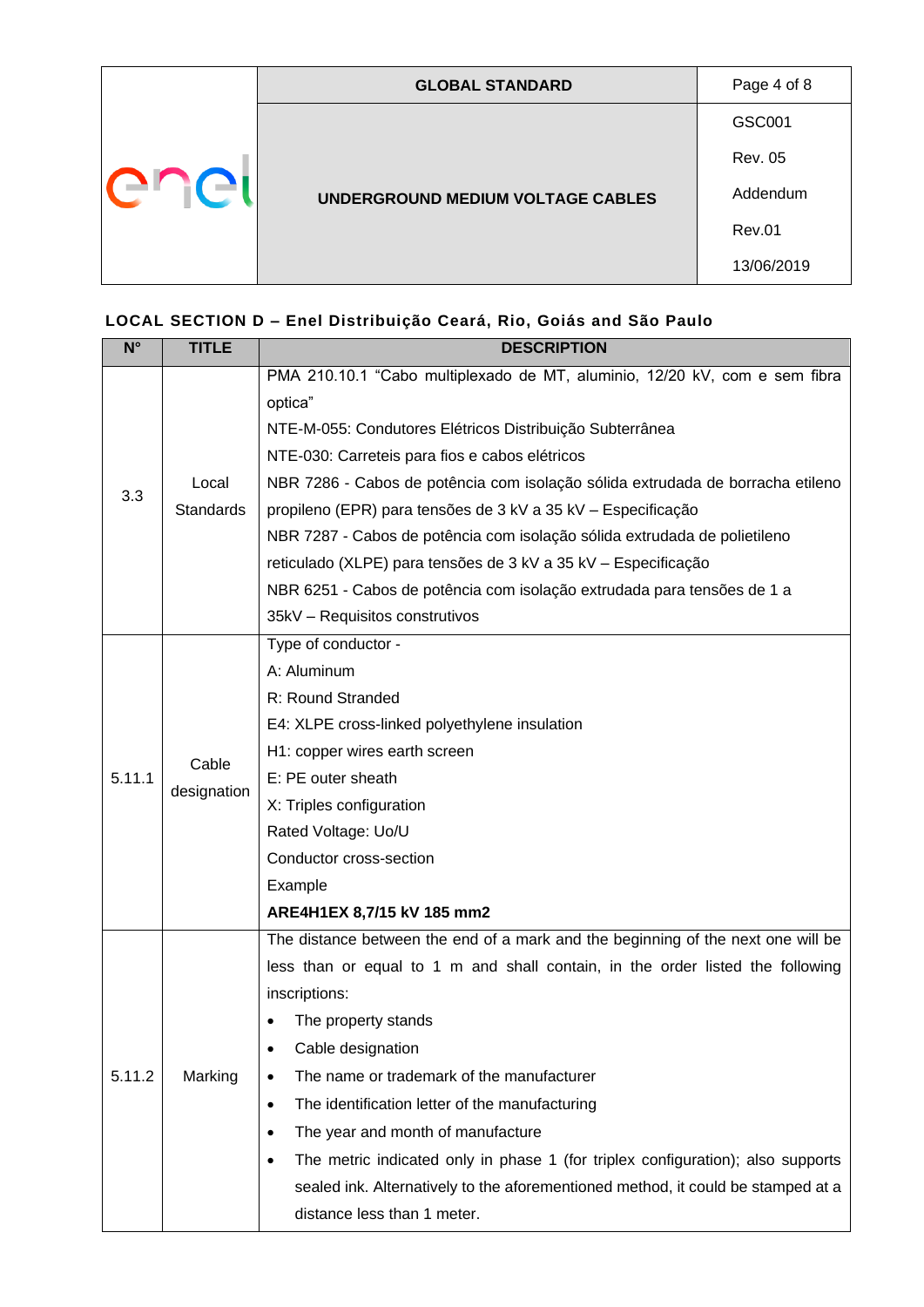|        | <b>GLOBAL STANDARD</b>            | Page 5 of 8    |
|--------|-----------------------------------|----------------|
| FI JGI |                                   | GSC001         |
|        | UNDERGROUND MEDIUM VOLTAGE CABLES | <b>Rev. 05</b> |
|        |                                   | Addendum       |
|        |                                   | <b>Rev.01</b>  |
|        |                                   | 13/06/2019     |

| $N^{\circ}$ | <b>TITLE</b>      | <b>DESCRIPTION</b>                                                                         |
|-------------|-------------------|--------------------------------------------------------------------------------------------|
|             |                   | Identification of the phase, repeated at least 100 mm in the interval between<br>$\bullet$ |
|             |                   | two successive of entries.                                                                 |
|             |                   | Example:                                                                                   |
| 5.11.2      | Marking           | Triplex cable, marking in phase 1 cable:                                                   |
|             |                   | Enel Distribuição Goias ARE4H1EX 8,7/15 kV 185 mm2 XXXXXX 2017 12 0000                     |
|             |                   | FASE 1  FASE 1                                                                             |
|             |                   | Single core cable:                                                                         |
|             |                   | Enel Distribuição Goias ARE4H1E 8,7/15 kV 185 mm2 XXXXXX 2017 12 0000                      |
|             |                   | Packaging and Labelling                                                                    |
|             |                   | Cables shall be delivered on spools made of wood or metal, such spool will not be          |
|             |                   | returned. Characteristics are indicated in Figure A, dimensions are depicted in            |
|             |                   | Table A.                                                                                   |
|             |                   | The total length of the supplied cable shall not be less than that requested in the        |
|             |                   | purchase order and shall not be longer by any more than 5%.                                |
|             |                   | The maximum gross weight of the packaged spool must not exceed 3500 kg.                    |
|             |                   | The ends of the cables on each spool must be protected with caps or hoods that             |
|             |                   | prevent the entry of moisture. These ends internally secured to the spools, must           |
|             |                   | be mechanically protected against possible damages resulting from handling and             |
|             |                   | transportation of each spool, leaving both ends accessible through the use of an           |
| 8           | <b>CONDITIONS</b> | internal helix or reel on each spool.                                                      |
|             | OF SUPPLY         | When distance between manufacturing facilities and distribution company storage            |
|             |                   | center is less than 200 km and is necessary only one mean of transportation,               |
|             |                   | It is mandatory to use internal helix for cables cross-section greater of equal to         |
|             |                   | 120 mm <sup>2</sup> . However, moisture protection on both visible ends of the cables,     |
|             |                   | mechanical protection, and careful handling shall be applied.                              |
|             |                   | Some Purchase orders could request 2,000 m of maximum length per spool and/or              |
|             |                   | pre-joined cables.                                                                         |
|             |                   | Spools made of wood shall be treated according to the international requirements           |
|             |                   | for the control of plant disease, avoiding the compounds "Pentachlorophenol" and           |
|             |                   | "Creosote". The treatment must include, at least: highly toxic to xylophagous              |
|             |                   | organisms, high penetration and holding power, chemical stability, non-corrosive           |
|             |                   | substances to metals that could affect the physical characteristics of wood.               |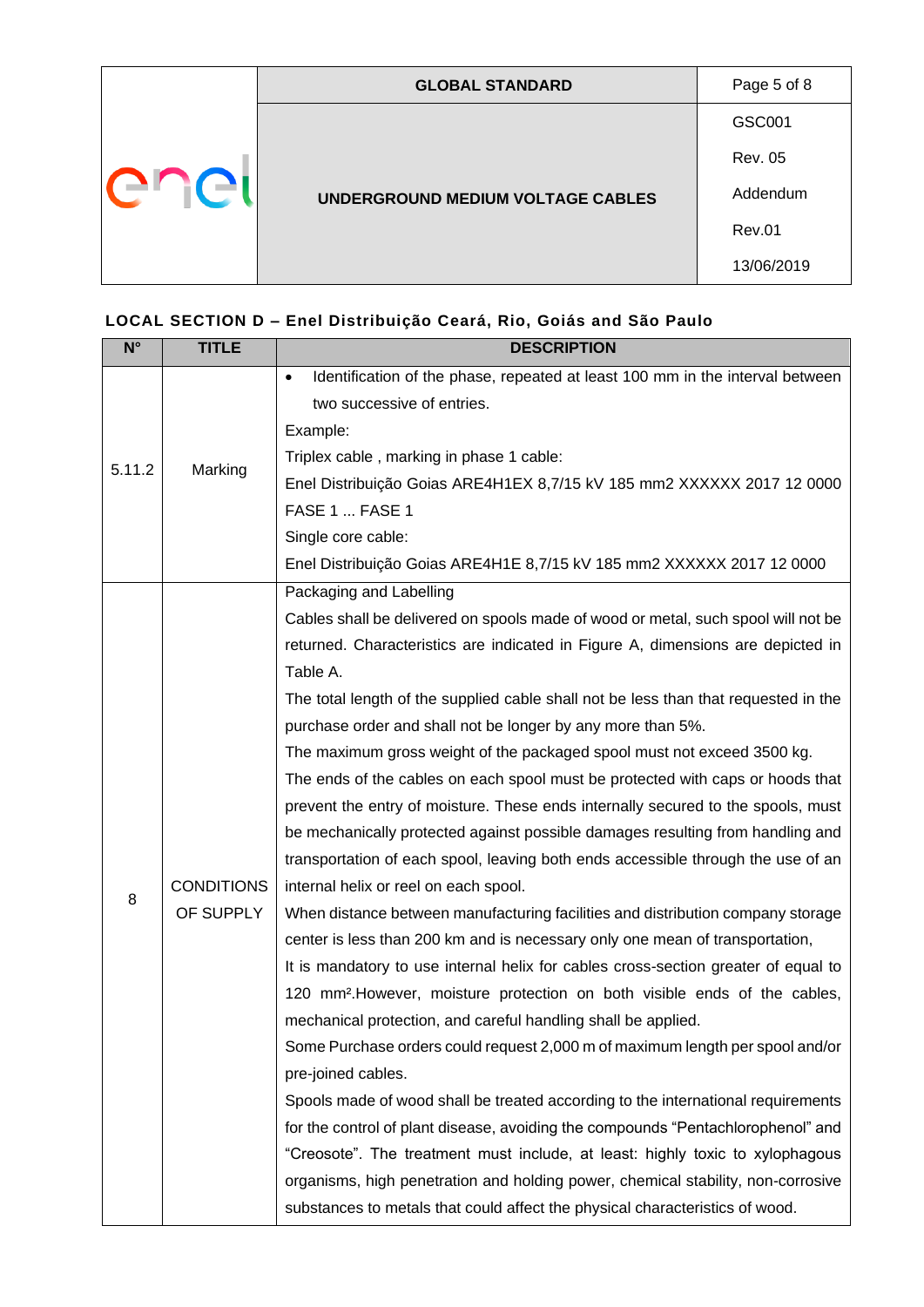|     | <b>GLOBAL STANDARD</b>            | Page 6 of 8    |
|-----|-----------------------------------|----------------|
| i C |                                   | GSC001         |
|     |                                   | <b>Rev. 05</b> |
|     | UNDERGROUND MEDIUM VOLTAGE CABLES | Addendum       |
|     |                                   | <b>Rev.01</b>  |
|     |                                   | 13/06/2019     |

| $N^{\circ}$ | <b>TITLE</b>      | <b>DESCRIPTION</b>                                                                                                                                                                                                                                                                                                                                                                         |           |     |           |                    |     |                                                                                |  |  |  |  |  |  |
|-------------|-------------------|--------------------------------------------------------------------------------------------------------------------------------------------------------------------------------------------------------------------------------------------------------------------------------------------------------------------------------------------------------------------------------------------|-----------|-----|-----------|--------------------|-----|--------------------------------------------------------------------------------|--|--|--|--|--|--|
|             |                   | $\varnothing$ =50 mm for<br>stranding machine                                                                                                                                                                                                                                                                                                                                              |           | F   |           |                    |     |                                                                                |  |  |  |  |  |  |
|             | <b>CONDITIONS</b> | Dimensions:                                                                                                                                                                                                                                                                                                                                                                                |           |     |           |                    |     |                                                                                |  |  |  |  |  |  |
| 8           | OF SUPPLY         |                                                                                                                                                                                                                                                                                                                                                                                            | $A^{(1)}$ | B   | $C^{(1)}$ | $\mathbf{D}^{(2)}$ | E   |                                                                                |  |  |  |  |  |  |
|             |                   |                                                                                                                                                                                                                                                                                                                                                                                            | mm        | mm  | mm        | mm                 | mm  |                                                                                |  |  |  |  |  |  |
|             |                   |                                                                                                                                                                                                                                                                                                                                                                                            | 2000      | (3) | 1120      | 80                 | (4) |                                                                                |  |  |  |  |  |  |
|             |                   |                                                                                                                                                                                                                                                                                                                                                                                            |           |     | Table A   |                    |     |                                                                                |  |  |  |  |  |  |
|             |                   | Notes:<br>(1) Maximum value.<br>(2) Minimum value.<br>(3) Two times the minimum bending radius indicated by the supplier.<br>(4) 300 or 180 mm according to spool type (large or small, respectively)<br>The spools must contain:<br>$\bullet$<br>some equivalent for metal spools, being secured with tapes or straps.<br>Indication with an arrow of the rolling direction.<br>$\bullet$ |           |     |           |                    |     | An external protection built with wooden flanges fixed on the wooden spools or |  |  |  |  |  |  |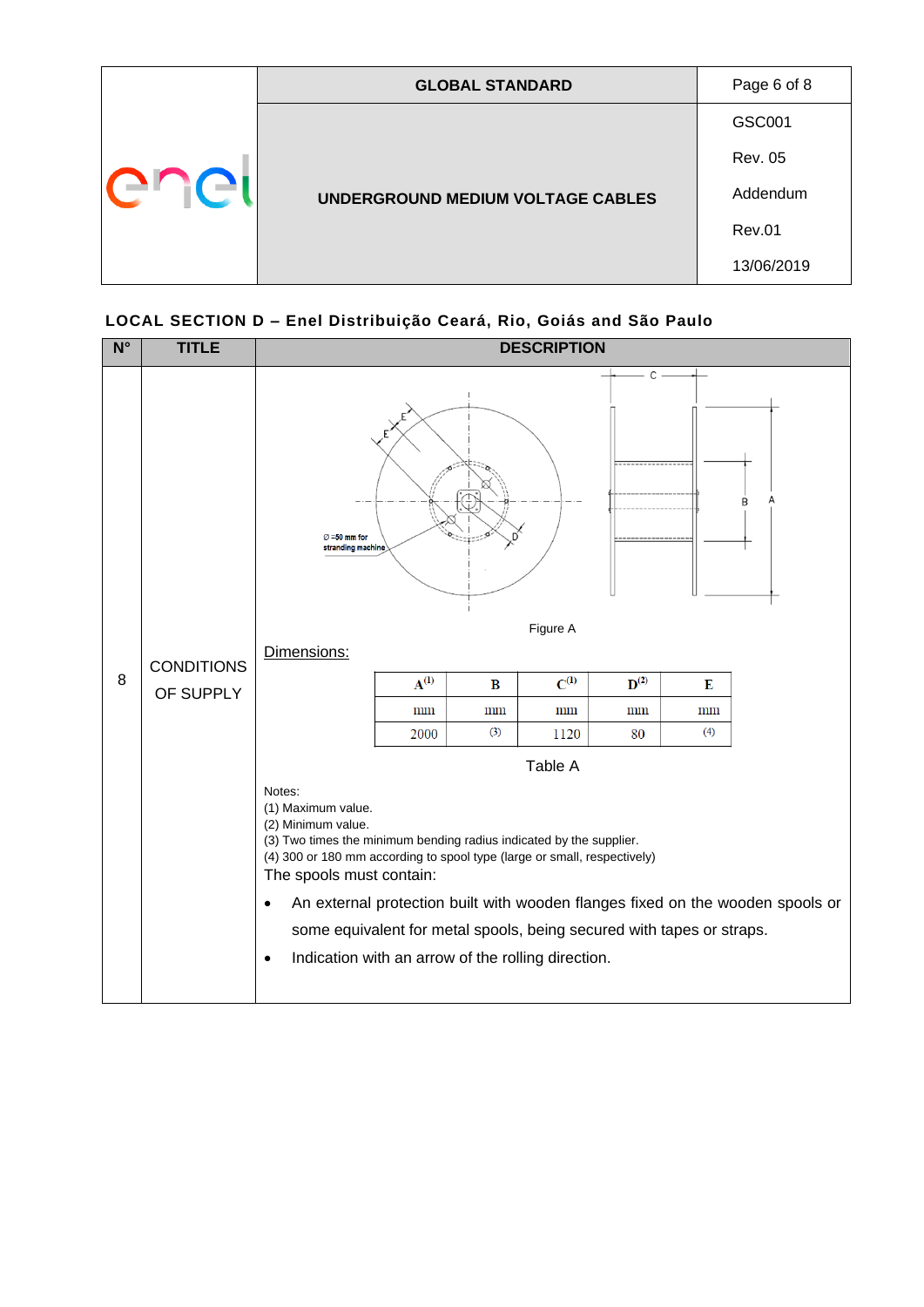| <b>ELIGI</b> | <b>GLOBAL STANDARD</b>            | Page 7 of 8    |
|--------------|-----------------------------------|----------------|
|              |                                   | GSC001         |
|              |                                   | <b>Rev. 05</b> |
|              | UNDERGROUND MEDIUM VOLTAGE CABLES | Addendum       |
|              |                                   | <b>Rev.01</b>  |
|              |                                   | 13/06/2019     |

| $N^{\circ}$ | <b>TITLE</b>      | <b>DESCRIPTION</b>   |                                                              |                                                                                     |            |  |  |  |  |  |  |  |  |  |
|-------------|-------------------|----------------------|--------------------------------------------------------------|-------------------------------------------------------------------------------------|------------|--|--|--|--|--|--|--|--|--|
|             |                   | $\bullet$            |                                                              | A stainless steel plate for identification purposes. Such plate shall be applied in |            |  |  |  |  |  |  |  |  |  |
|             |                   |                      |                                                              | both flanges and shall have the following information (in Portuguese):              |            |  |  |  |  |  |  |  |  |  |
|             |                   | 1)                   | Manufacturer name                                            |                                                                                     |            |  |  |  |  |  |  |  |  |  |
|             |                   | 2)                   | Country of origin                                            |                                                                                     |            |  |  |  |  |  |  |  |  |  |
|             |                   | 3)                   | ENEL RIO/ENEL CEARÁ/ENEL GOIÁS/ ENEL SÃO PAULO (according to |                                                                                     |            |  |  |  |  |  |  |  |  |  |
|             |                   | purchase)            |                                                              |                                                                                     |            |  |  |  |  |  |  |  |  |  |
|             |                   | 4) Purchase order N° |                                                              |                                                                                     |            |  |  |  |  |  |  |  |  |  |
|             |                   | 5)                   | Rated Voltage Uo/U (Umax)                                    |                                                                                     |            |  |  |  |  |  |  |  |  |  |
|             |                   | 6)                   | Insulation material                                          |                                                                                     |            |  |  |  |  |  |  |  |  |  |
|             |                   | 7)                   | Cable cross-section [mm <sup>2</sup> ]                       |                                                                                     |            |  |  |  |  |  |  |  |  |  |
|             |                   | 8)                   | Spool number of the corresponding delivered batch            |                                                                                     |            |  |  |  |  |  |  |  |  |  |
|             |                   | 9)                   | Net and gross weight [kg]                                    |                                                                                     |            |  |  |  |  |  |  |  |  |  |
|             |                   |                      | 10) Configuration type (unipolar, triplex, quadruplex).      |                                                                                     |            |  |  |  |  |  |  |  |  |  |
|             | <b>CONDITIONS</b> | 11) Cable length [m] |                                                              |                                                                                     |            |  |  |  |  |  |  |  |  |  |
| 8           | OF SUPPLY         | The drums shall be:  |                                                              |                                                                                     |            |  |  |  |  |  |  |  |  |  |
|             | <b>Nominal</b>    |                      |                                                              |                                                                                     |            |  |  |  |  |  |  |  |  |  |
|             |                   | <b>Type Code</b>     | <b>Formation</b>                                             | Spool max dimension                                                                 | length [m] |  |  |  |  |  |  |  |  |  |
|             |                   | GSC001/038           | 3x95                                                         | Figure A and Table A                                                                | 250        |  |  |  |  |  |  |  |  |  |
|             |                   | GSC001/058           | 3x95                                                         | Figure A and Table A                                                                | 250        |  |  |  |  |  |  |  |  |  |
|             |                   | GSC001/059           | 3x95                                                         | Figure A and Table A                                                                | 250        |  |  |  |  |  |  |  |  |  |
|             |                   | GSC001/060           | 3x35                                                         | ABNT 11137 150/80                                                                   | 250        |  |  |  |  |  |  |  |  |  |
|             |                   | GSC001/061           | 3x400                                                        | Figure A and Table A                                                                | 250        |  |  |  |  |  |  |  |  |  |
|             |                   | GSC001/063           | 3x240                                                        | Figure A and Table A                                                                | 200        |  |  |  |  |  |  |  |  |  |
|             |                   | GSC001/064           | 3x400                                                        | Figure A and Table A                                                                | 200        |  |  |  |  |  |  |  |  |  |
|             |                   | GSC001/065           | 3x400                                                        | Figure A and Table A                                                                | 200        |  |  |  |  |  |  |  |  |  |
|             |                   | GSC001/066           | 1x240                                                        | ABNT 11137 150/80                                                                   | 250        |  |  |  |  |  |  |  |  |  |
|             |                   | GSC001/067           | 3x500                                                        | Figure A and Table A                                                                | 200        |  |  |  |  |  |  |  |  |  |
|             |                   | GSC001/068           | 1x500                                                        | ABNT 11137 150/80                                                                   | 250        |  |  |  |  |  |  |  |  |  |